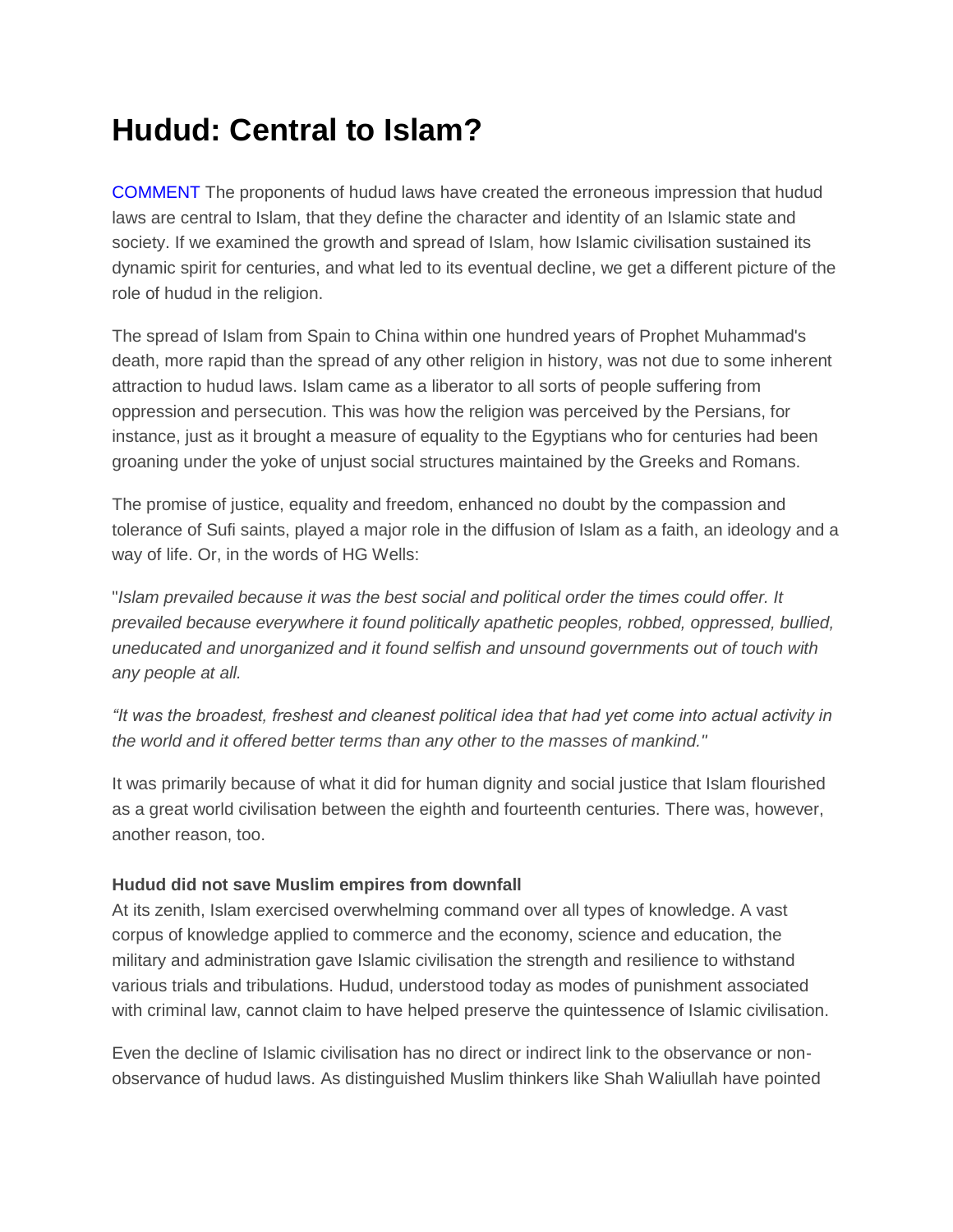out, elite corruption and oppression, apart from the devastation wrought by external invasions, were largely responsible for the downfall of Muslim empires in history.

It is worth noting that most of these empires and kingdoms faithfully carried out hudud ordinances. But this could not save them from decline and dissolution since they had ceased to be loyal to the fundamental spirit of justice embodied in the Quran.

In fact, there are a few examples of Muslim regimes today, which adhere strictly to hudud and yet their people remain trapped in poverty, ignorance and ill health. One of these hududoriented societies in West Asia has an incredibly high rate of illiteracy, in spite of its huge oil revenue. It is also totally autocratic, does not even observe minimal public accountability and denies the ordinary people any form of participation in government.

The ills of this and other Muslim societies cannot be overcome through the mere imposition of hudud laws. It is only too obvious that the colossal challenges confronting most Muslim societies today, ranging from poverty and exploitation to authoritarianism and foreign domination, cannot be resolved through the promulgation of hudud ordinances.

However, a significant segment of the ulama continues to believe that allegiance to these laws demonstrates fidelity to the faith. This is why they are even prepared to label as "murtad" (apostates) those who question the relevance of hudud the eternal Islamic mission of protecting human dignity and promoting social justice.

### **Muslim reformers and the hudud philosophy**

Before we try to understand this attitude of some contemporary ulama, it is important to emphasise that by questioning the relevance of the modes of punishment prescribed in hudud, one is not challenging the notion of right and wrong that underpins Islamic law or the syariah.

For a Muslim, murder or theft or adultery or consuming liquor would always remain morally reprehensible. Preserving and protecting the basic moral structure of the Quran embodied in its eternal values and principles is essential to the defence of Islam's fundamental ethical foundation and framework.

Muslim reformers who regard various types of punishment in hudud ordinances as contextual have never been known to raise doubts about the validity and the authenticity of Quranic values and principles. Indeed, some of them would even argue that the obsession with meting out punishment in hudud legislation in various Muslim countries today is inimical to the spirit of encouraging the wrongdoer to repent and reform which is germane to the Quran and the example of the prophet (the sunnah).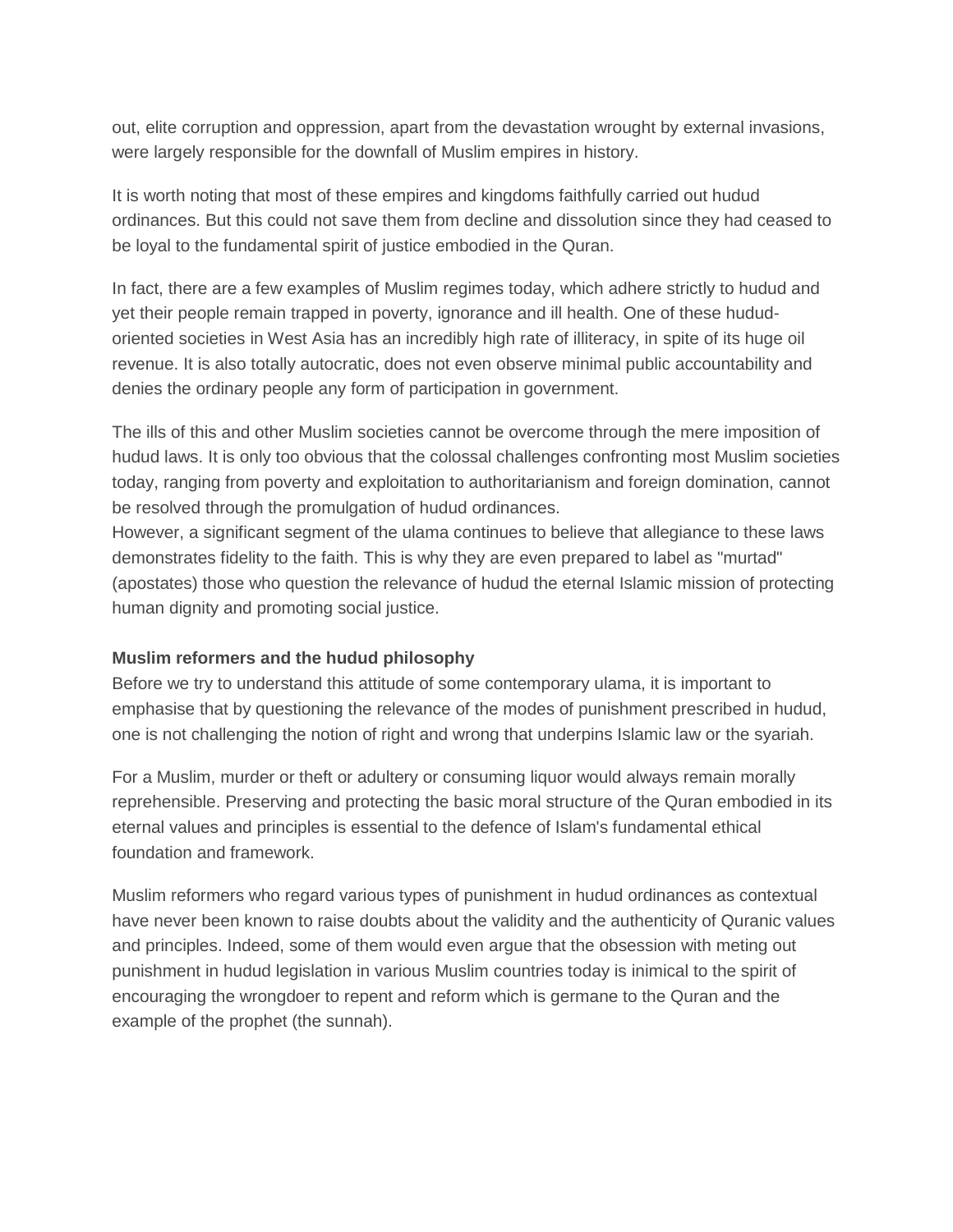After all, hudud itself is essentially a reminder to the human being of the importance of observing certain boundaries, certain restraints, in one's personal and social conduct. It is a way of persuading the human being to function within a moral realm.

Hudud, in its philosophical sense, is not a rigid, dogmatic set of rules and regulations. Unfortunately, an important section of contemporary ulama do not see hudud or Islamic law from this perspective. The vast majority, whatever their sect or inclination, adopt a legalistic, traditionalist approach

to Islam.

Laws - not universal values or eternal principles - in their opinion embody the sanctity of the religion. It explains why laws - though only about 300 out of 6,666 verses in the Quran deal with various types of laws - are given so much prominence in the writings of the ulama. By overemphasising laws, the ulama, who alone exercise authority over interpretation, enhance their own power. It is a power derived to a great extent from their role as the custodians of the whole tradition of Islamic law.

And, in applying the syariah to the contemporary situation, the ulama invariably adopt an unthinking, uncritical approach. Consequently, the syariah in its entirety, and not just its Quranic root, is seen as divine and sacred.

Indeed, there are rules and regulations in the syariah, including some pertaining to the hudud, which are not consonance with either the letter or the spirit of the Quran. For instance, the Quran does not prescribe any specific punishment for sukr (intoxication) but hudud laws do. Similarly, the Quran does not lay out any punishment for apostasy, though it condemns it in the strongest terms. In hudud, it is punishable by death.

### **Why legalist Islam has a greater grip on Muslims than the Quran**

It is significant that most Muslims today accept these hudud punishments as divinely ordained. It goes to show that in reality, legalist, traditionalist Islam has a more powerful grip upon the Muslim mind than the Quran itself.

This is not an accident. It is a product of both history and contemporary developments. As the compassion and egalitarianism of early Islam slowly declined, Muslim rulers sought to legitimise their power through the manipulation of Islamic forms, symbols and laws. Very often, the ulama who served these rulers helped to buttress the latter's authority by formulating harsher modes of punishment for certain crimes or by providing more rigid interpretations to existing laws which often went beyond what the Quran, the primary source of legislation in Islam, and the sunnah, its ancillary source, had intended in the first place.

Consequently, a certain rigidity began to develop vis-à-vis the syariah and public administration.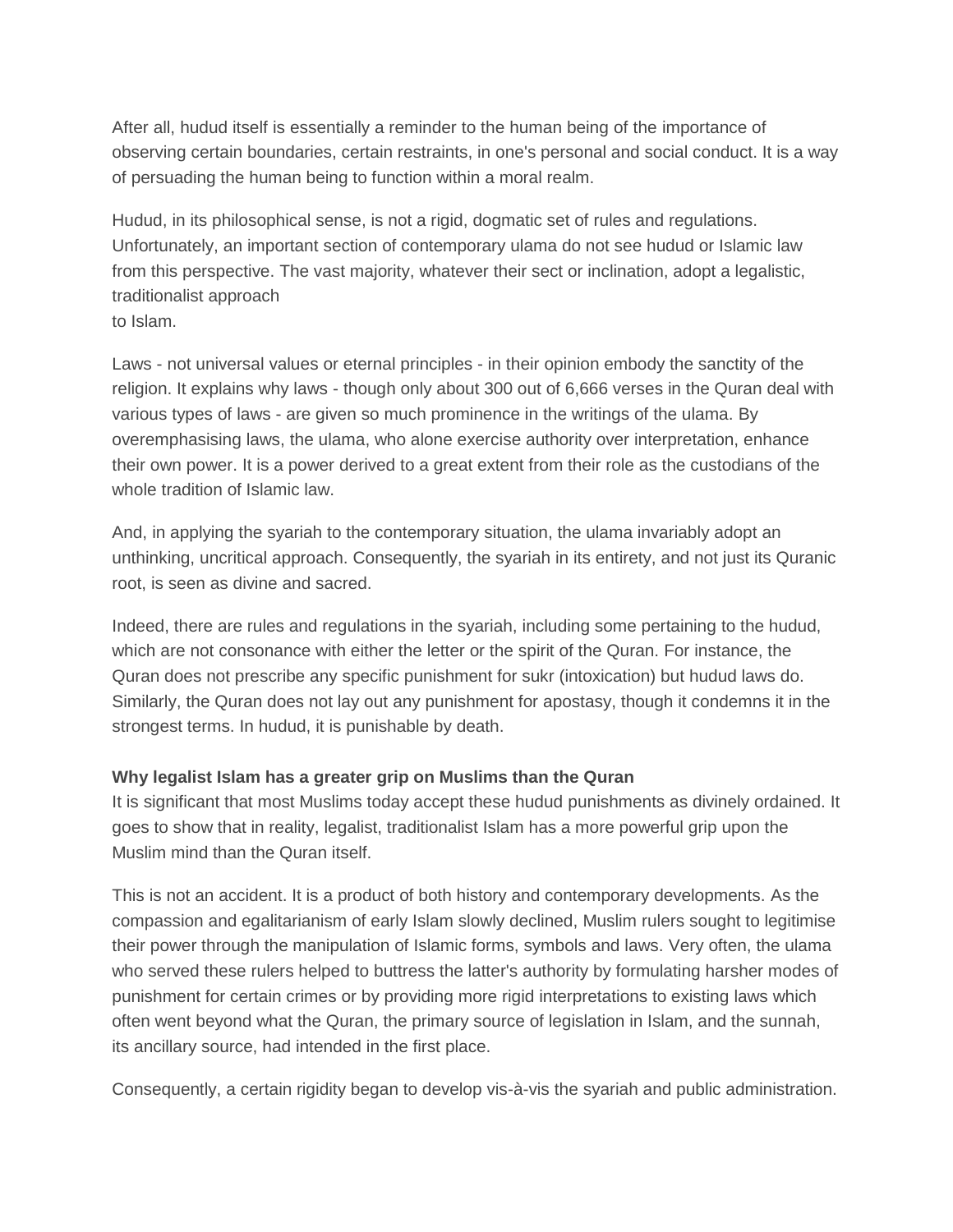The situation was exacerbated by a catastrophic event which has had a profound impact upon the entire development of Islamic civilisation after the thirteenth century. This was the wanton destruction of Baghdad in 1258 by the Tartars led by Hulagu Khan. Baghdad was not only the greatest centre of learning in the Muslim world. In its time, it was undoubtedly a beacon of knowledge for the whole world.

According to the Sri Lankan jurist and scholar, CG Weeramantry, "the great House of Learning (library) in Baghdad accommodated 800,000 volumes." But once the devastation took place, the spirit of learning and inquiry, of research and scholarship, began to wane. For it was not just Baghdad which was destroyed ; the Tartar in an earlier wave of attacks had annihilated other illustrious centres of art, culture and learning like Bukhara, Khwarizm, Samarkand, Balkh, Merv and Nishapur.

As a result of these invasions which "shook the world of Islam to its very foundations," a conservative mood took root within Muslim communities in that part of the world. Because they had lost so much of their intellectual and cultural heritage, they were determined to preserve and protect what was left. They became afraid of reform and change. They were reluctant to question the wisdom of certain laws in the Shariah formulated by their ulama.

Another major setback occurred a few centuries later. The colonization of almost the entire Muslim world by Western powers starting from the sixteenth century onwards, further strengthened the conservative trend within the religion. Having lost control over their lands and their destinies, Muslims became very cautious towards ideas and practices from alien sources which might erode their collective identity as a religious community.

This fear of losing their identity has become even more pronounced in the post-colonial period. It is a fear which is not without justification, for Western domination and control of Muslim societies continues unabated. Indeed, Western cultural and psychological penetration of Muslim and other non-Western societies today is so much deeper than what it was at the height of colonialism.

A huge portion of the Muslim populace has chosen to respond to the challenge by re-asserting what it perceives as its Muslim identity via attire, food, laws and so on. Adhering strictly to hudud and syariah as they had evolved in the early centuries of Islam is part of this re-assertion.

### **'Rigid interpretations lead to decay'**

While it is important to re-assert one's identity as a way of protecting Muslim autonomy and independence, it does not follow that this should lead to an unthinking, uncritical acceptance of each and every aspect of hudud and syariah. Such an attitude will be disastrous for the Muslim community.